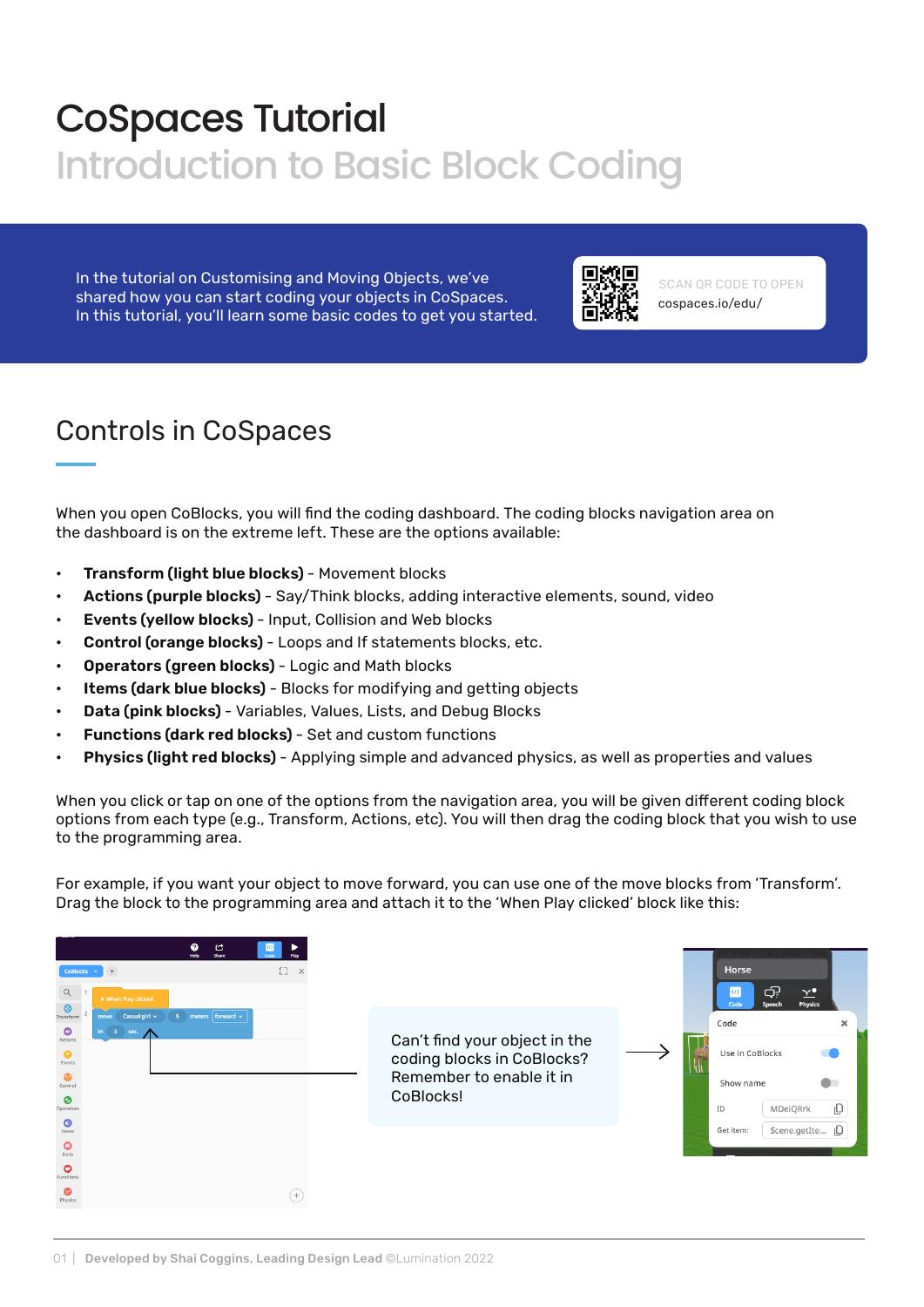#### Attach an object to another

n this example we will attach this girl to the horse. The first thing you need to do is to make sure<br>your first object is in the right position. In this case, you need to double click on the girl to bring up<br>your 'Animatio



You will then see that the girl would look  $\bigcirc$   $\bigcirc$   $\bigcirc$  You will then see that the girl would log<br>like it's sitting on a horse in the air like<br>this:



**O3** You will need to double click/tap on the girl again and find the 'Attach' option:





You will then see blue dots in various  $\bigcirc$  Click on blue dots at the back of the horse to areas of your CoSpace world: get the girl to ride the horse:

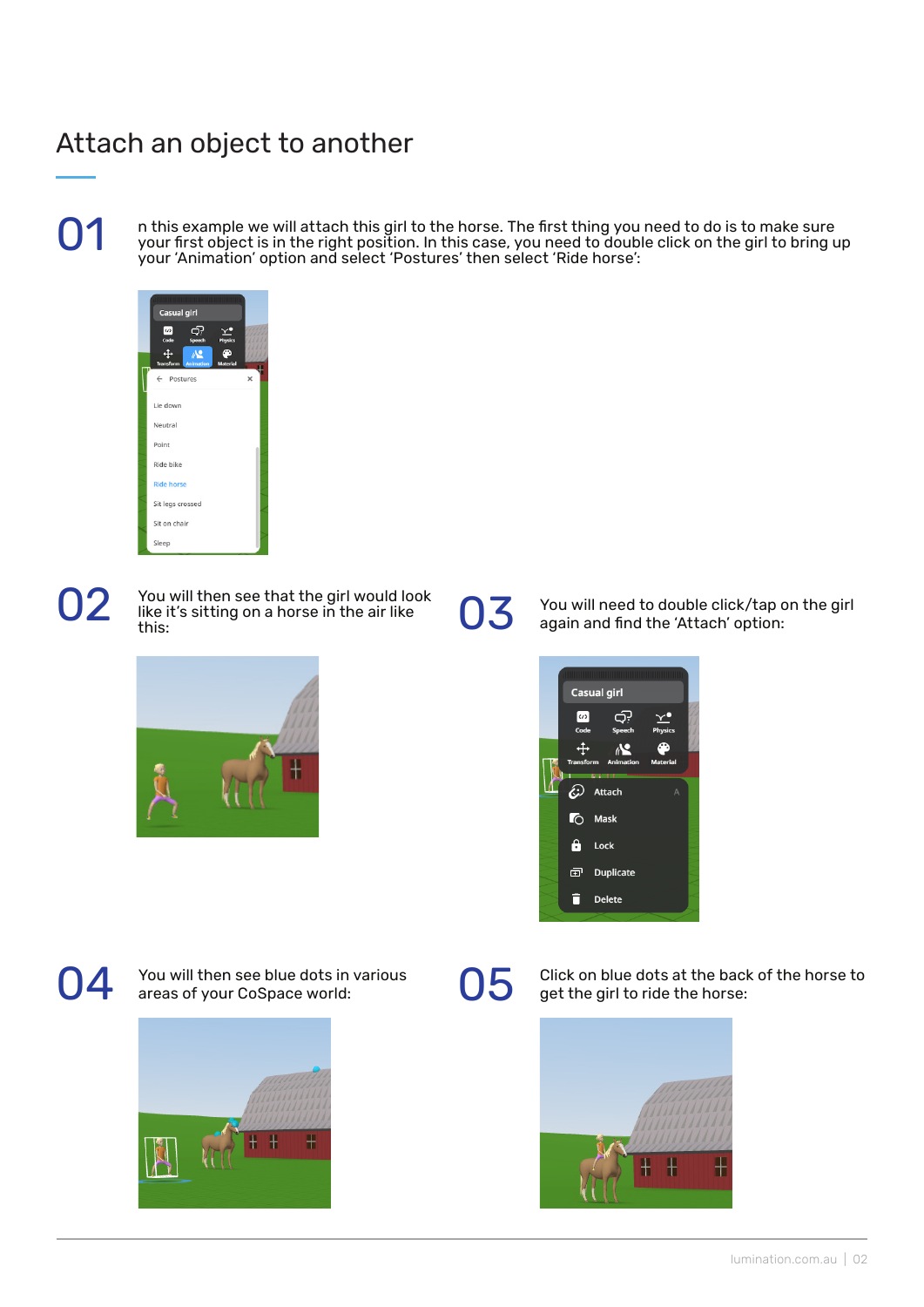#### Moving an attached object

In the first coding example, you saw that the girl will move forward. Since the girl is now attached to the horse, you will need to deactivate the code of the girl moving forward. Otherwise, your girl will end up looking like she's floating forward without the horse.

In order to move an attached object, you need to code the object that the first object was attached to. In this case, you need to code the horse to move forward instead.



To avoid making your horse look like it's floating forward, you can also change its animation from 'neutral' to 'trot', 'run' or 'walk', depending on what you wish for it to do.

If you have a 'Pro' account, you can change the animation in CoBlocks, so it can start off as 'neutral' then just add 'trot' in the code like this before the movement block and change the animation back to 'neutral' again after it moves:



#### Please note: Basic accounts won't be able to change animation in CoBlocks.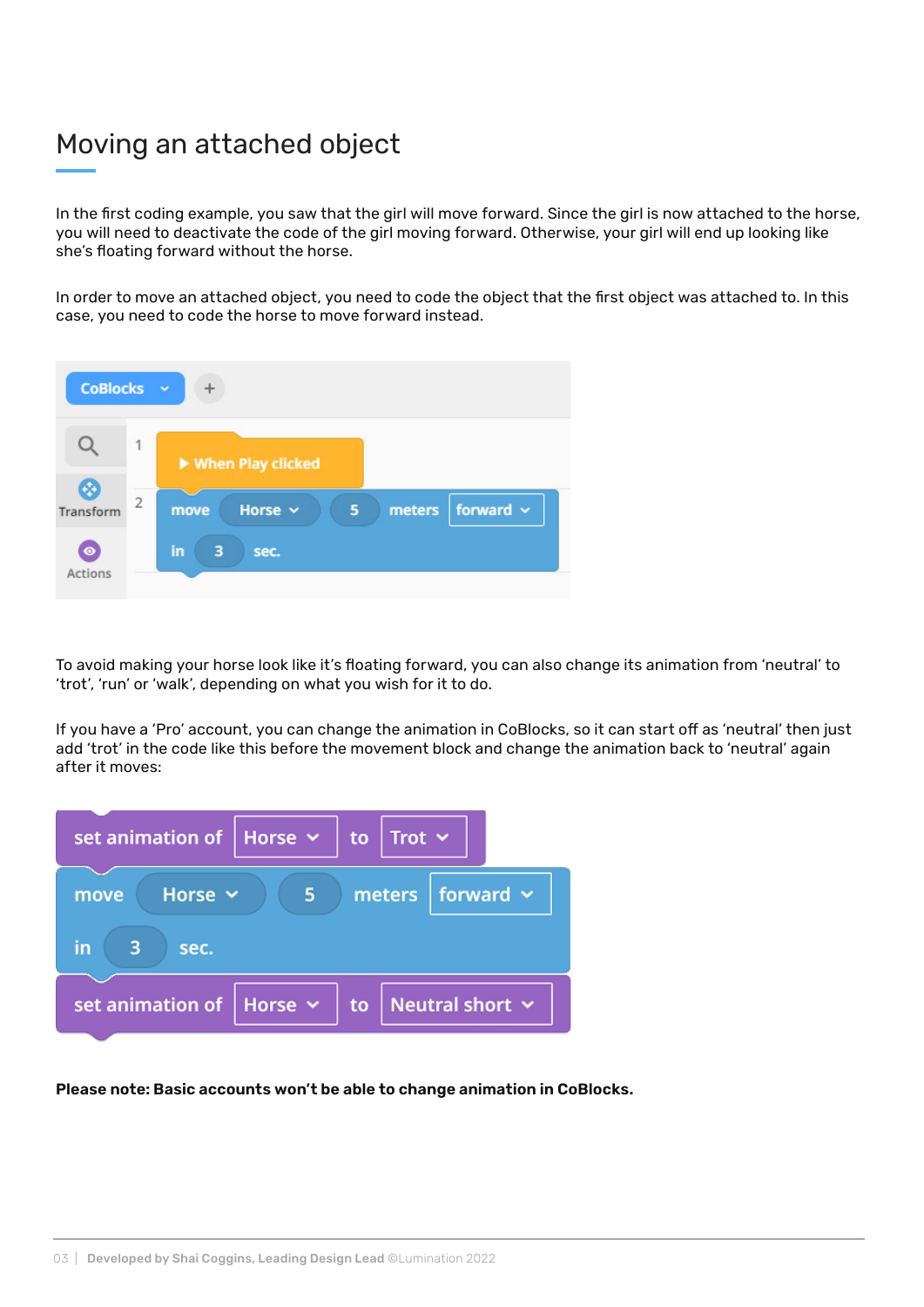## Moving objects on a path

You can code your objects to go in different directions. But, one way to simplify the code is to code it to move on a path. To do this, go to the Library and select 'Special'. Here, you'll find the camera option and three types of paths - round, square, and line.



Select and drag one of the paths on to your CoSpace environment. You can adjust the path by moving the blue nodes (dots) to a location you want.



Once you're happy with the placement of your path, go to CoBlocks and find the 'move on path' coding block under 'Transform'. Select the object you wish to move on the path and select your path. You can then change the direction and set the time.

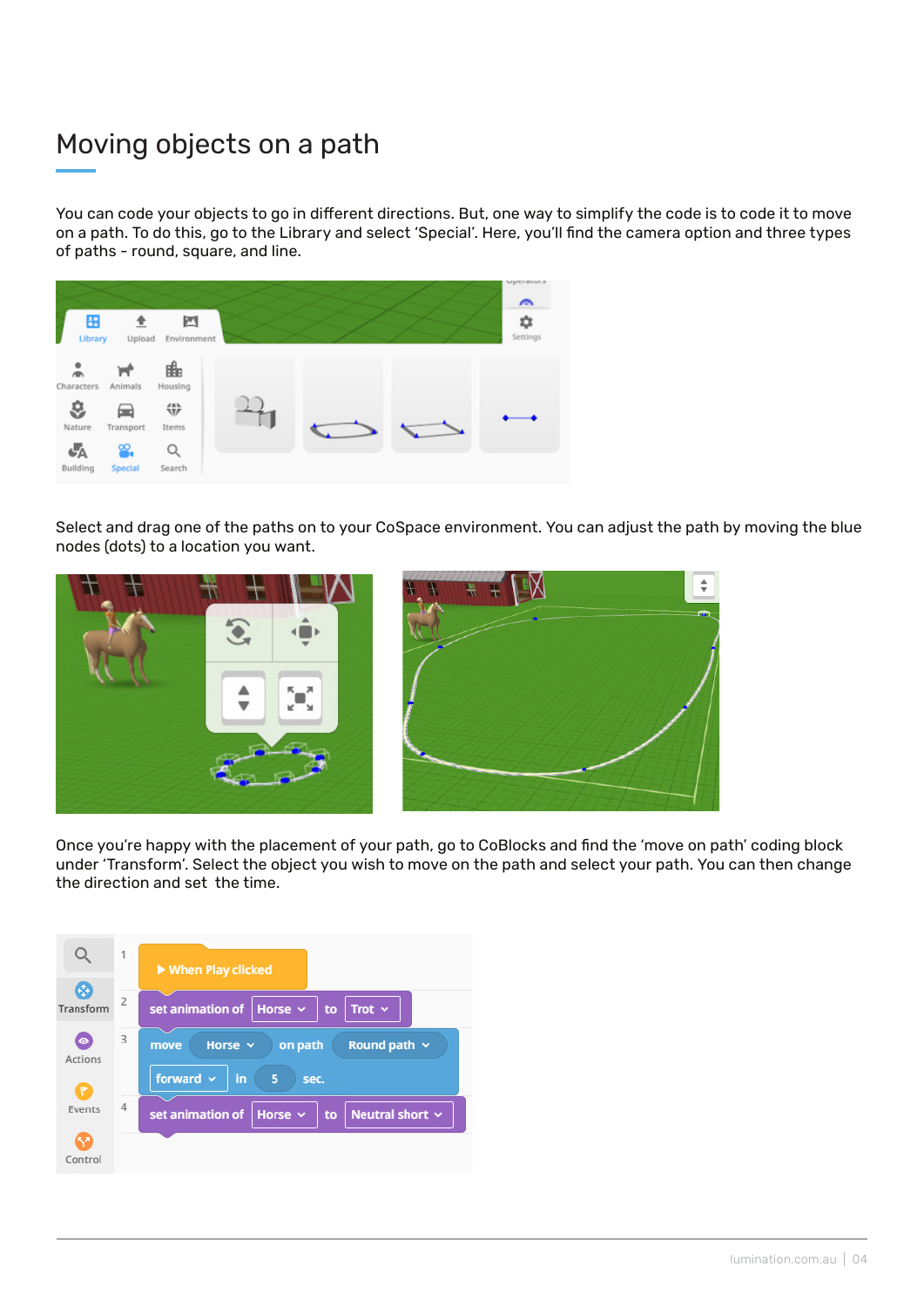#### Making things move at the same time

When you want to have more than one thing to move in your scene, you can use the 'Run Parallel' block under the 'Control' section. For example, you can have a dog chasing the girl on a horse while they're moving on the path.

|                                                     | run parallel<br>repeat<br>$\overline{\mathbf{3}}$<br>times<br>set animation of   Horse $\sim$<br>Trot $\sim$<br>to<br>Round path $\sim$<br>on path<br>Horse $\sim$<br>move<br>forward $\sim$<br>8<br>in.<br>sec.    |
|-----------------------------------------------------|---------------------------------------------------------------------------------------------------------------------------------------------------------------------------------------------------------------------|
| Add more<br>actions / objects<br>to run in parallel | set animation of<br>to   Neutral short $\sim$<br>Horse $\sim$<br>۰<br>wait for<br>sec.<br>3<br>times<br>repeat                                                                                                      |
|                                                     | set animation of $\vert$ Dog $\vert \cdot \vert$<br>$Run \sim$<br>to<br>Round path $\sim$<br>on path<br>Dog $\sim$<br>move<br>forward $\sim$<br>8<br>in.<br>sec.<br>set animation of Dog $\sim$<br>to   Bark $\sim$ |

#### Repeating actions

If you want your object to repeat actions, you can add a loop block from the 'Control' section. For example, you want the girl on a horse to move around the round path three times, you will then use this code:

| 3<br>times<br>repeat                                      |  |  |
|-----------------------------------------------------------|--|--|
| Horse $\sim$<br>Trot $\sim$<br>set animation of<br>to     |  |  |
| Round path $\sim$<br>Horse $\sim$<br>on path<br>move      |  |  |
| forward $\sim$<br>in<br>8<br>sec.                         |  |  |
| Horse $\sim$<br>set animation of<br>Neutral short Y<br>to |  |  |
|                                                           |  |  |

There are also other types of loop or repeat blocks with different conditions.